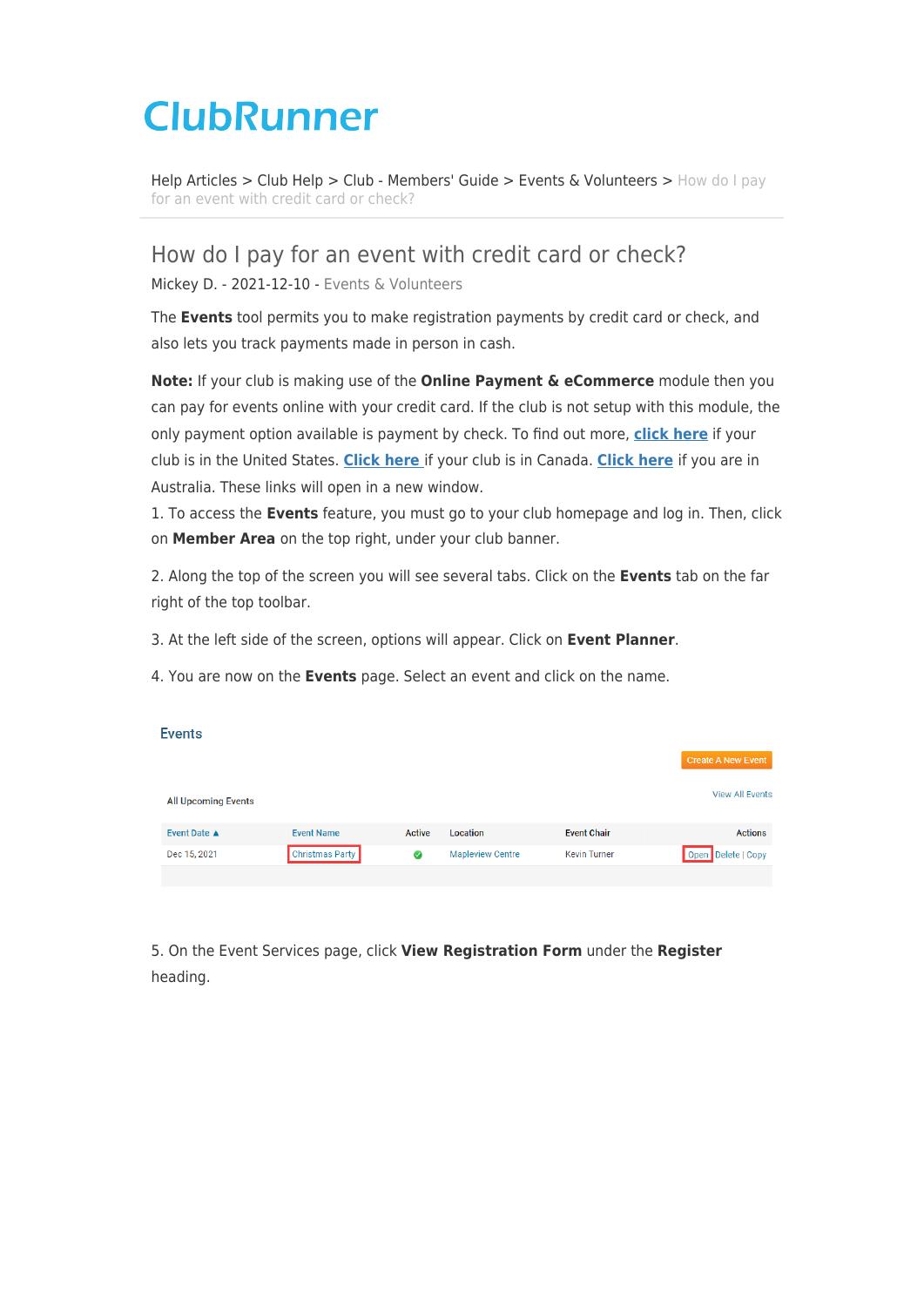#### Registration

| Registered for this event: 2 People                                                               | This is a MEMBER ONLY event<br>Registrations are enabled from Nov 05, 2021 to Dec 15, 2021                            | <b>Edit Registration Options</b> |  |
|---------------------------------------------------------------------------------------------------|-----------------------------------------------------------------------------------------------------------------------|----------------------------------|--|
| <b>Reports</b>                                                                                    | Register                                                                                                              |                                  |  |
| Registered Attendees (Summary)<br>Registered Attendees (Detail)<br>Alphabetical List of Attendees | <b>View Registration Form</b><br><b>Register members</b><br>Register members from other clubs<br>Register non-members |                                  |  |
| <b>Download Attendees List</b><br><b>CSV</b>                                                      |                                                                                                                       |                                  |  |
| <b>csv</b> Download Payment Report                                                                |                                                                                                                       |                                  |  |
| <b>Club Registration Status Report</b>                                                            |                                                                                                                       |                                  |  |
| Prepare name tags                                                                                 |                                                                                                                       |                                  |  |

6. At the bottom of the next page, you'll see a section labelled **Pay Online**.

| <b>Register Me</b>                  |                                                                                                                                                |                 |                                   |
|-------------------------------------|------------------------------------------------------------------------------------------------------------------------------------------------|-----------------|-----------------------------------|
|                                     |                                                                                                                                                |                 |                                   |
|                                     | You are currently registered for this event. Your confirmation number is 1857962.                                                              |                 |                                   |
|                                     |                                                                                                                                                |                 |                                   |
| See Who Else is Registered          |                                                                                                                                                |                 |                                   |
|                                     |                                                                                                                                                |                 | <b>Unregister Me</b>              |
| Guests:                             |                                                                                                                                                |                 |                                   |
|                                     |                                                                                                                                                |                 |                                   |
|                                     | If you wish to bring along family members or friends, you may also register them by clicking on the 'Register Additional Guests' button below. |                 |                                   |
|                                     |                                                                                                                                                |                 | <b>Register Additional Guests</b> |
| Guests:                             | <b>Confirmation No.</b>                                                                                                                        | <b>Comments</b> | <b>Actions</b>                    |
| Peter Parker                        | 1857963                                                                                                                                        |                 | $\sum_{i=1}^{n}$                  |
|                                     |                                                                                                                                                |                 |                                   |
| Pay Online                          |                                                                                                                                                |                 |                                   |
|                                     |                                                                                                                                                |                 |                                   |
|                                     | To see the payment options for this event click on the button below to proceed. You can still cancel at the next step.                         |                 |                                   |
| You have a balance owing of \$20.00 |                                                                                                                                                |                 |                                   |
|                                     |                                                                                                                                                |                 | <b>Proceed With Payment</b>       |

7. Click the button labelled **Proceed with Payment**. You are taken to a screen where you can view your outstanding payments, if any, and view your payment history. Let's look at each section in turn.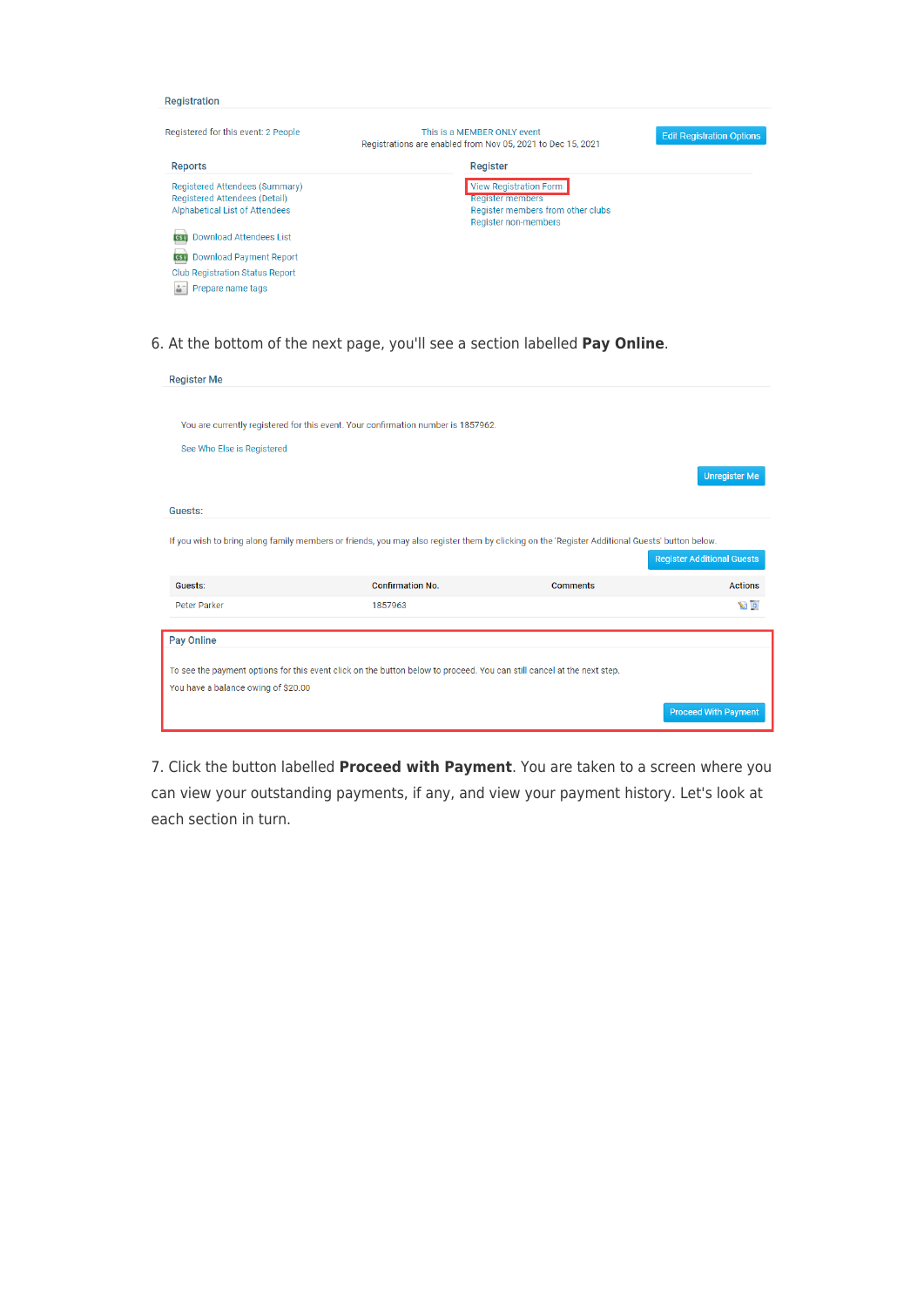| Confirmation #                                                     | <b>Attendee Name</b>         | <b>Attendee Email</b>    | <b>Attendee Phone</b>         |
|--------------------------------------------------------------------|------------------------------|--------------------------|-------------------------------|
| 1857962                                                            | <b>Aaron Aaronson</b>        | zachery.woods@doxess.com |                               |
| 1857963                                                            | Peter Parker                 |                          |                               |
| <b>Total Amount</b><br><b>Total Payments</b><br><b>Balance Due</b> | \$20.00<br>\$0.00<br>\$20.00 |                          |                               |
| <b>Payment History</b>                                             |                              |                          |                               |
| <b>Record Payment</b>                                              |                              |                          |                               |
| <b>Payment Date</b>                                                | <b>Payment Type</b>          | Amount                   | <b>Additional Information</b> |
| No payments have been made.                                        |                              |                          |                               |
|                                                                    |                              |                          |                               |
| Payment                                                            |                              |                          |                               |
|                                                                    |                              |                          |                               |
| Pay By Credit Card<br><b>OR</b>                                    |                              |                          |                               |

**Payment Summary** 

8. The section titled **Payment Summary** details your confirmation number, name, email address and phone number. It also itemizes your due payments and provides a total.

| <b>Payment Summary</b>                                             |                              |                          |                       |
|--------------------------------------------------------------------|------------------------------|--------------------------|-----------------------|
|                                                                    |                              |                          |                       |
| Confirmation #                                                     | <b>Attendee Name</b>         | <b>Attendee Email</b>    | <b>Attendee Phone</b> |
| 1857962                                                            | Aaron Aaronson               | zachery.woods@doxess.com |                       |
| 1857963                                                            | <b>Peter Parker</b>          |                          |                       |
| <b>Total Amount</b><br><b>Total Payments</b><br><b>Balance Due</b> | \$20.00<br>\$0.00<br>\$20.00 |                          |                       |

9. The section titled Payment History displays the history of payments you've made for an event, if any. If you are the event chair, you can record a payment simply my clicking on the **Record Payment** button.

| <b>Payment History</b>      |                     |        |                               |  |  |
|-----------------------------|---------------------|--------|-------------------------------|--|--|
| Record Payment              |                     |        |                               |  |  |
| <b>Payment Date</b>         | <b>Payment Type</b> | Amount | <b>Additional Information</b> |  |  |
| No payments have been made. |                     |        |                               |  |  |
|                             |                     |        |                               |  |  |

10. If you are the event chair, you can click **Record Payment** to make note of payments made in person by members. When you click this button, you can enter the amount paid,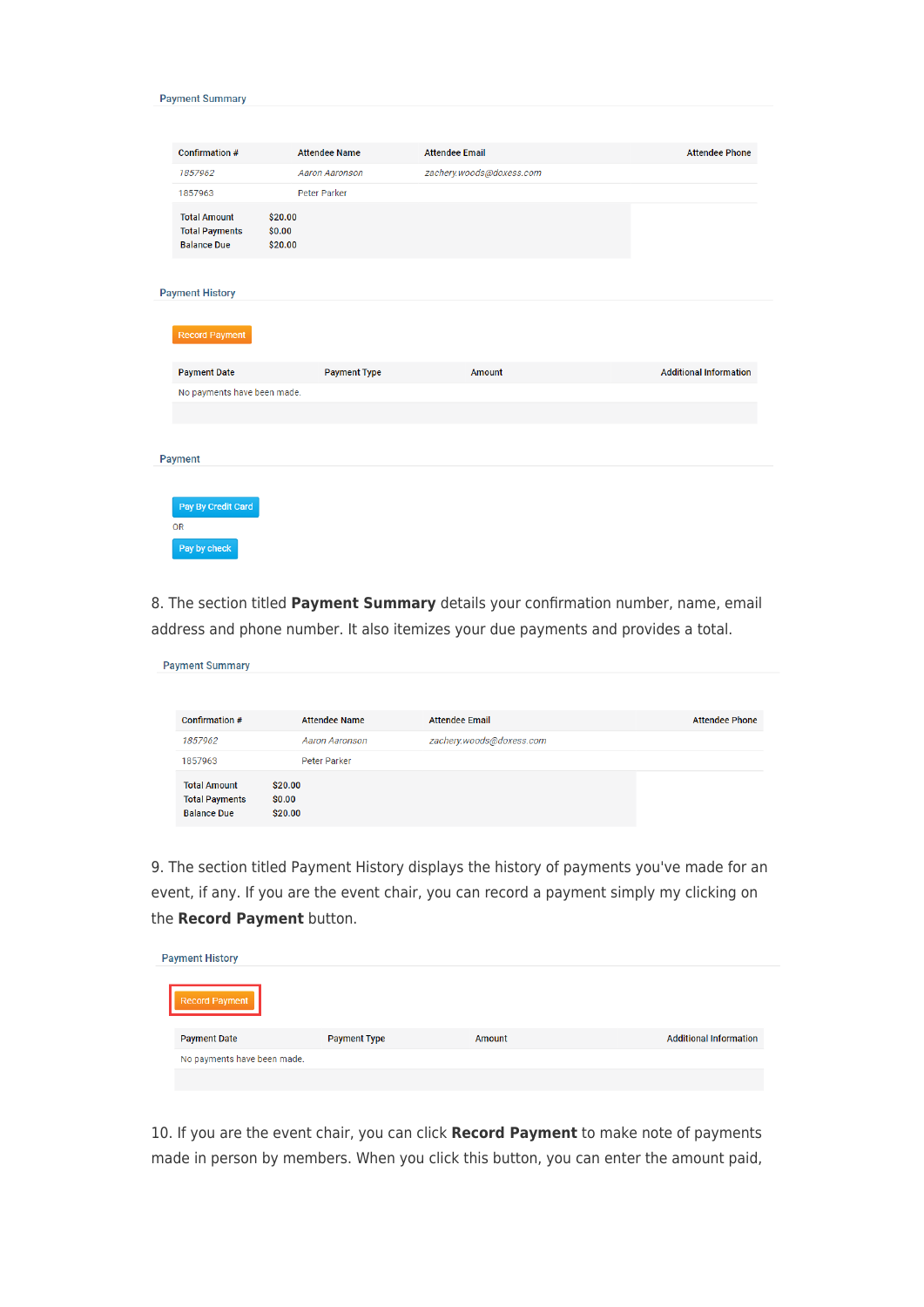and the **Payment Type**, whether check or cash. You can also make notes about the transaction, if needed, in the **Comments** field.

| <b>Record Payment</b> |                               |
|-----------------------|-------------------------------|
|                       |                               |
|                       |                               |
| Balance               | \$20.00                       |
| <b>Payment Type</b>   | Pay By Check v                |
| Amount                | 20.00                         |
| Comments              | Paid by check on December 1st |
|                       | Cancel<br><b>Save</b>         |

11. Click **Save** to record the payment, or **Cancel** to discard it. When the payment has been made you will see a record of the transaction in the **Payment History** table.

| <b>Record Payment</b> |                               |
|-----------------------|-------------------------------|
|                       |                               |
| Balance               | \$20.00                       |
| Payment Type          | Pay By Check v                |
| Amount                | 20.00                         |
| Comments              | Paid by check on December 1st |
|                       | Cancel<br>Save                |

12. Finally, the Payment section allows you to select your online payment methods - credit card or cash. If either of these options have not been activated by the event chair, the buttons will be inactive. If both are inactive, payments cannot be made online. Credit card payments can only be accepted if your club is making use of the **Online Payment & eCommerce** module.



13. When you click on **Pay by Credit Card**, you are a taken to screen where you can enter your credit card details in the fields provided. When you have finished entering this information, click the **Submit** button at the bottom of the screen.

**Note:** Credit card information is sent securely to our partnered merchant, Sage in the U.S.,